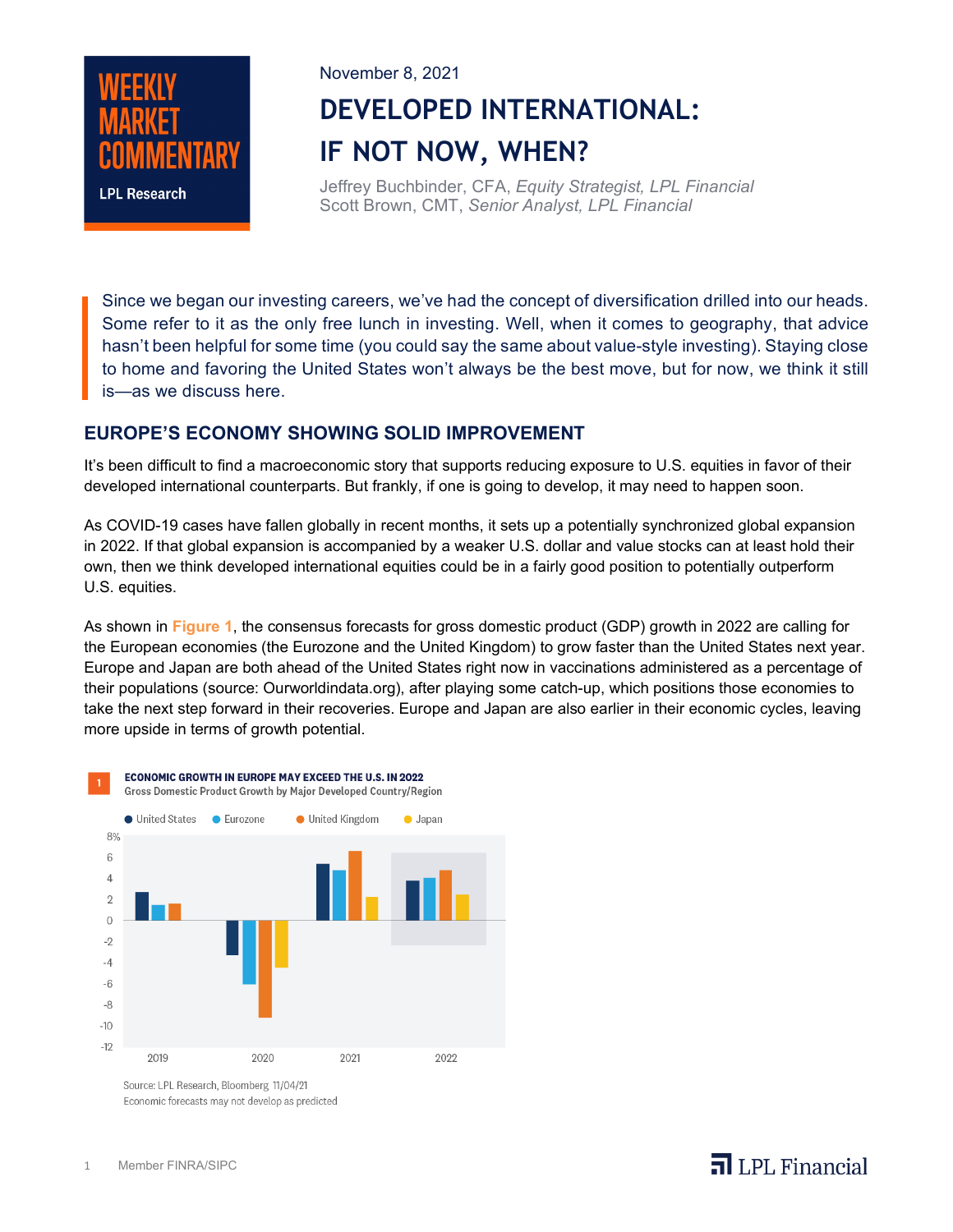Forecasts for economic growth in Europe do look a bit better on a relative basis next year, and economic growth expectations for the second half of 2021 have held up relatively well recently despite the COVID-19 Delta variant wave, based on Bloomberg's consensus GDP forecasts. However, Europe's economic momentum may be peaking based on purchasing managers' index data. Moreover, the Citi Economic Surprise Index for Europe stands at -51.5, compared to the one-year average of +90. In other words, European economic data has been mostly falling short of expectations and even missing more frequently than the U.S., where the surprise index reading is -20.5. Japan's surprise index is also weak at -79.

With solid economic growth expected in Europe, perhaps even slightly better than in the U.S., a neutral view (or market weight) has solid support. But with momentum in Europe likely past its peak and growth in Japan lagging behind, the case for a more positive view of international equities is not particularly compelling.

#### **INTERNATIONAL EARNINGS LOOK GOOD, BUT SO DOES THE U.S.**

Similar to the economic growth picture, earnings are recovering nicely in Europe and Japan, but they don't stand out relative to the United States. As major global economies recover from the pandemic, MSCI EAFE Index earnings are poised to grow nearly 50% in 2021, though that is only a few percentage points better than the U.S., based on the latest consensus estimates from FactSet (and those are just estimates at this point).

Estimate revisions have been more positive in the U.S. than internationally, indicative of better earnings momentum and offsetting the attraction of the extra bit of earnings growth potential. So, at this point we'll call earnings a toss-up, though perhaps the U.S. has a slight edge given its track record of surpassing expectations and heavy exposure to technology, e-commerce, and digital media.

### **WAITING FOR VALUE STOCKS TO HAVE THEIR DAY**

Perhaps the biggest problem for international equities right now in their more than decade-long struggles to keep up with the United States is the leadership of growth-style equities. Over the last 10 years, the Russell 1000 Growth Index has outpaced its Value counterpart by about 6.5 percentage points per year, while the MSCI EAFE has lagged the S&P 500 Index by about 8 percentage points per year.

The MSCI EAFE Index for non-US developed market equities has only a 10% weighting in the technology sector, compared with 28% in the S&P 500, making it very difficult for developed international equities to keep up with the U.S. in a growth-led market. Add in internet retail and digital media, and the gap between these two markets gets even bigger.

We believe a pickup in economic growth globally over the next quarter or two will help value stocks at least match returns for the growth style, with cyclically oriented value stocks potentially doing even a little better—a key ingredient for developed international equities' prospects. But as long as U.S. growth stocks are leading, developed international will have a very difficult time keeping up over any meaningful period.

#### **TECHNICAL TRENDS STAY WITH THE U.S.**

The technicals for international equities also support an overall cautious stance. As shown in **Figure 2**, the MSCI World Ex-U.S. Index, an index that incorporates both foreign developed and emerging markets, has continued to substantially lag the S&P 500, continuing the relative downtrend that had been in place prior to the pandemic.

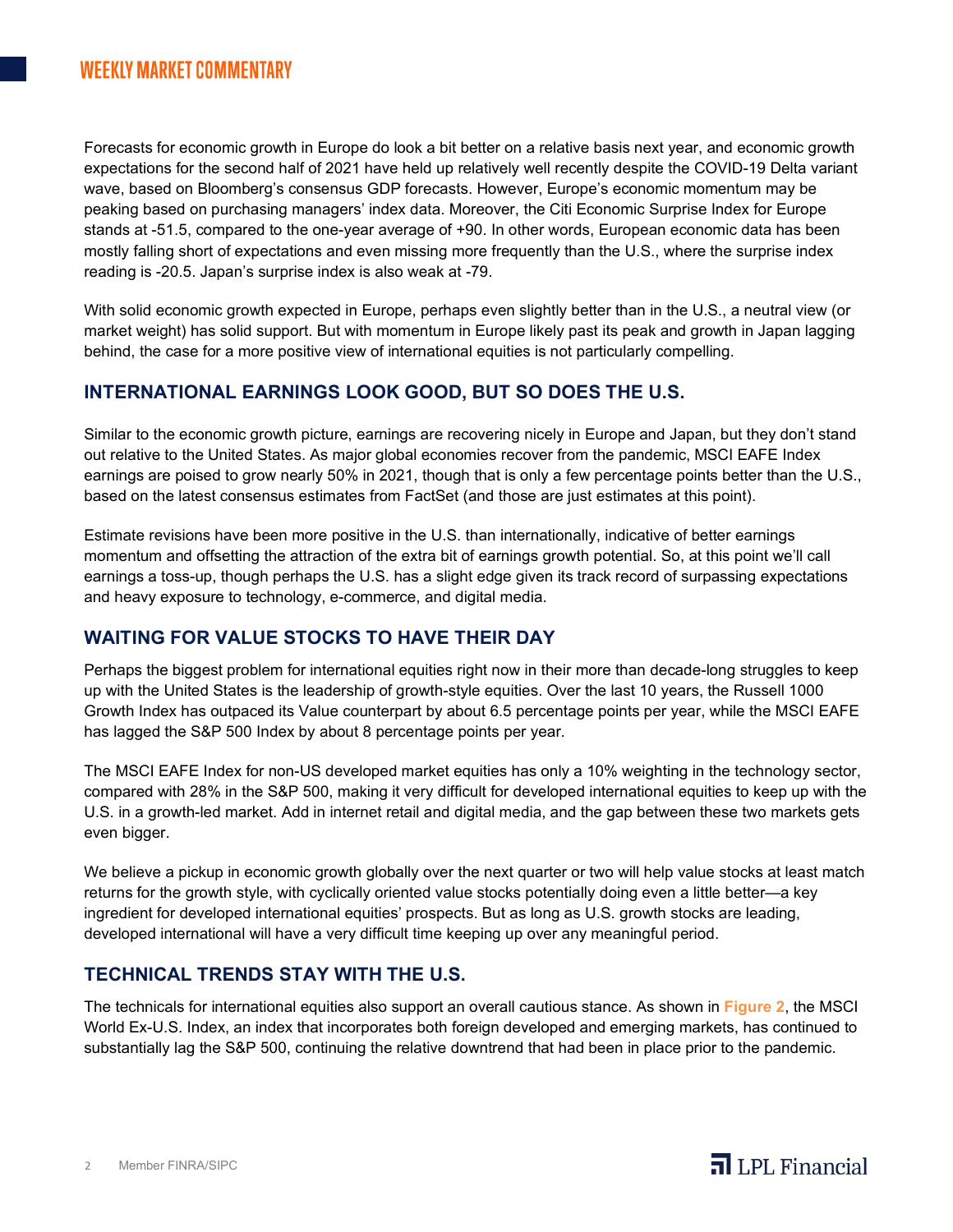## **WEEKLY MARKET COMMENTARY**



All indexes are unmanaged and cannot be invested into directly

Past performance is no guarantee of future results.

Dollar strength in 2021 is one reason for this, with the U.S. Dollar Index up more than 5% so far this year. Dollar strength hurts internationally diversified U.S. investors, as the currencies they are holding weaken relative to the dollar. However, even accounting for currency effects, international markets have steadily underperformed their U.S. counterparts, with China being one of the biggest culprits. China's substantial weight in diversified emerging markets indexes is the primary reason the asset class has posted a slight loss so far this year.

Looking forward, we see modest signs of technical improvement in China and international markets, but the accompanying chart shows the significant opportunity cost relative to the U.S., and would likely need to show some technical improvement, combined with an abatement of dollar strength, for us to consider a positive view of developed international (or overweight), or to reconsider our underweight recommendation for emerging markets.

#### **STILL LOOKS LIKE A VALUE TRAP**

One of the most popular arguments in favor of investing in developed international equities has been valuations. Based on forward price-to-earnings ratios (PE), the MSCI EAFE Index is trading at a 27% discount to the S&P 500—the largest in the past 20 years and much larger than the average long-term discount of 9%.

But stocks in Europe and Japan have been cheap for a long time, and it hasn't helped relative performance. Valuations generally don't tell us much about the next year or two, so we would need more reasons to re-allocate from U.S. equities to international than just low PE ratios. However, lower valuations have historically been well correlated with long-term returns, suggesting strategic investors who are in it for the long haul may benefit from international equity allocations.

 $\overline{\mathbf{a}}$  LPL Financial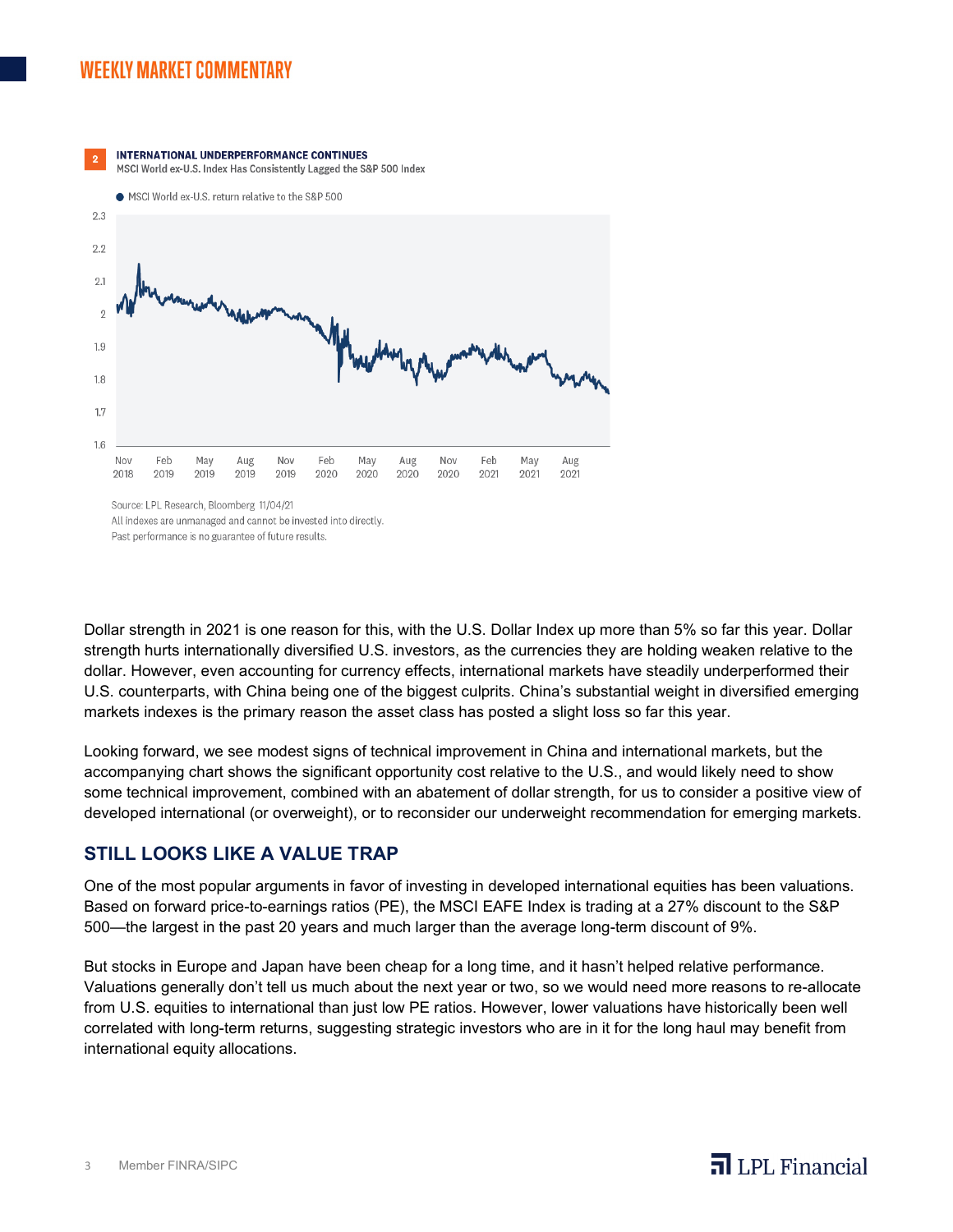#### **CONCLUSION**

If developed international market equities are going to outperform, we're probably getting close to the point in time where we start to see it. Markets may be on the cusp of another rotation to value as global growth picks up, while economic growth in Europe, the majority of the MSCI EAFE Index, may exceed that of the U.S. next year.

However, we still favor the U.S. over developed international markets as we enter 2022—primarily due to technical factors, including the weak momentum for the major stock indexes outside the U.S., the strong U.S. dollar, and continued strength in U.S. growth stocks, which makes it hard for the more value-oriented markets in Europe and Japan to keep up. For developed international markets, neither economic growth nor earnings stand out relative to the U.S., so sticking with what's been working makes sense.

Finally, our emerging markets equities recommendation remains negative due to ongoing regulatory risks in China, which could slow the growth of the Chinese economy and earnings, while also increasing uncertainty.